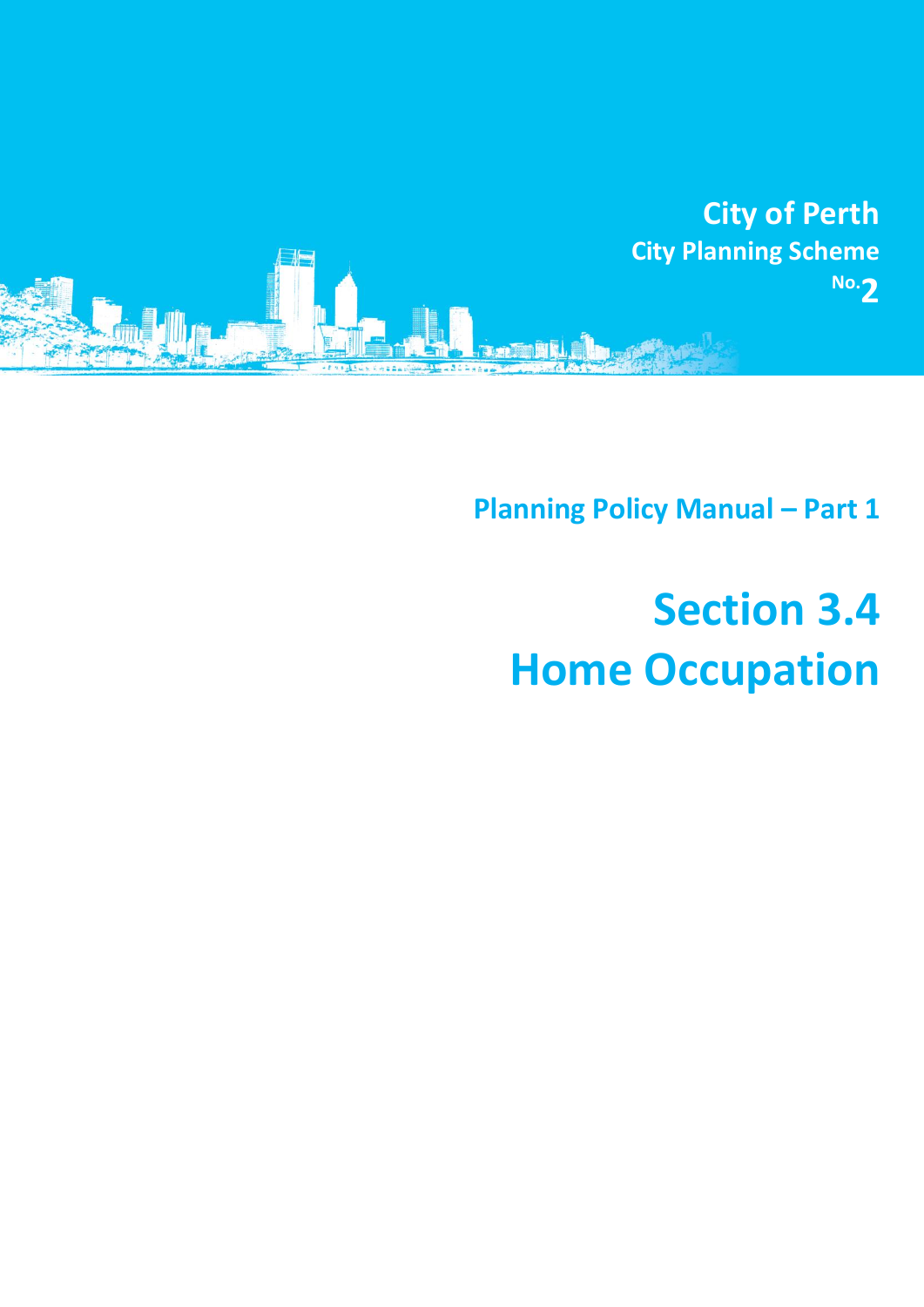

| <b>Version#</b> | <b>Decision Reference</b> | <b>Synopsis</b> |
|-----------------|---------------------------|-----------------|
| 1               | 26 June 2001              | Adopted         |
| $\mathcal{P}$   | 11 April 2017             | Amended         |
|                 |                           |                 |
|                 |                           |                 |
|                 |                           |                 |
|                 |                           |                 |
|                 |                           |                 |
|                 |                           |                 |